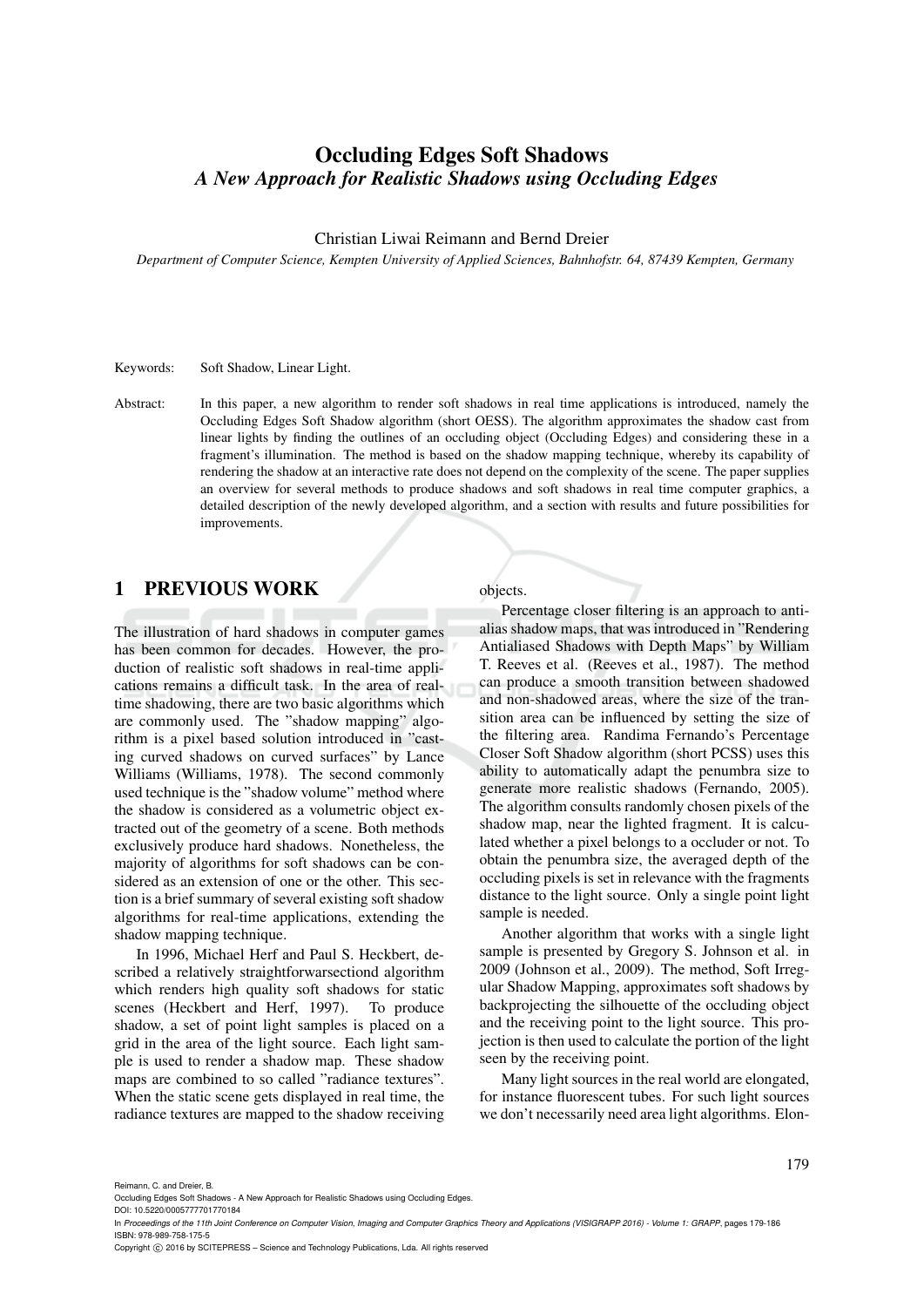gated light sources can also be approximated with algorithms for linear light sources, which may require less computing resources.

In 2000, Heidrich et al. introduce the soft shadow maps algorithm (Heidrich et al., 2000) which approximates the shadow of a linear light, by placing a sample (point light source) on each end point of the light source. Both samples have an individual interval of occluded area on the receiver. In other words, some areas on the surface of the receiver are seen by both point light sources. Other areas can only be seen by a single sample, and some areas aren't seen at all. The algorithm approximates soft shadow, by applying a simple linear blend in those areas of the scene, which are only visible to a single light sample.

## 2 APPLIED CONCEPT

The share of the extended light which is seen by a fragment, defines how much a fragment is lighted. The OESS-Concept is developed to estimate this value by determining the "occluding edge" of the shadow casting object. The "occluding edge" is the silhouette of the occluding object seen from the point of view of a fragment lying in the penumbra. Figure 1 shows how the occluding edge *E* can be used to separate the light into two sectors: Sector *l* illuminating fragment *F*, and sector *o* which is being occluded. *A* is the point where the light source switches from seen to not seen by the fragment. The ratio between *l* and



Figure 1: The extrapolated line between a fragment and an occluding edge, separates the light source in a seen and a non-seen sector.

*o* can then be used to calculate the lighting value of any fragment.

The problem of how to shade a fragment can therefore be broken down to the challenge of finding the occluding edge of the shadow casting object. As mentioned above, occluding edges are the silhouettes of the occluding object from the perspective of a fragment in the penumbra. But it is not practicable to render the scene from the point of view of every relevant fragment. So the occluding edges have to be found by using the rendering results of point light

samples on the extended light source. The idea of using the silhouette of the occluder to determine penumbra in the pixel space of a shadow map, was already applied in the soft irregular shadow mapping method (Johnson et al., 2009), but the further steps of our approach are different.

Transferring the Concept into Three-Dimensional-Space: The Occluding Edges Soft Shadow algorithm is a process of steps that calculate soft shadows. Some of these steps are explained and implemented in two dimensional space. To be able to apply them in a three dimensional scene, the scene has to be transferred to two dimensions. This can be done by following the concept of Heidrich et al.:

"Consider the intersection of the scene with a plane containing the light source. If we can solve the visibility problem for all such planes, i.e. for the whole bundle of planes having the light source as a common line, then we know the visibility of the light source for all 3D-points in the scene." (Heidrich et al., 2000)

### 3 OESS PIPELINE STEPS

This section presents the OESS algorithm's functional principle, which is a series of steps (pipeline). The algorithm is meant to work with only two point light samples, which are placed on each end of a linear light that is to be approximated. This set of two point samples (sample left, sample right) is what will represent our light in the rest of the section.

Point light samples on an extended light source each have a somewhat different perspective on a scene. Some parts of the scene behind an occluder are blocked for one light sample and not for another. For twice sampled linear lights specifically, this means that the shadow map of the left sample will always contain more information about the scene left to an occluder and vice versa. The sum of information contained by both shadow maps, cannot be simply represented on a single map. To avoid loss of data, the output of the first three pipeline steps is produced for both samples separately, and only at the end of step four, the two data threads are combined to a single value of shadow. Figure 2 shows the rough pipeline of the newly introduced algorithm.

### 3.1 Step 1: Prerendering the Scene

Similar to most shadow map based soft shadow algorithms, the OESS starts by rendering a standard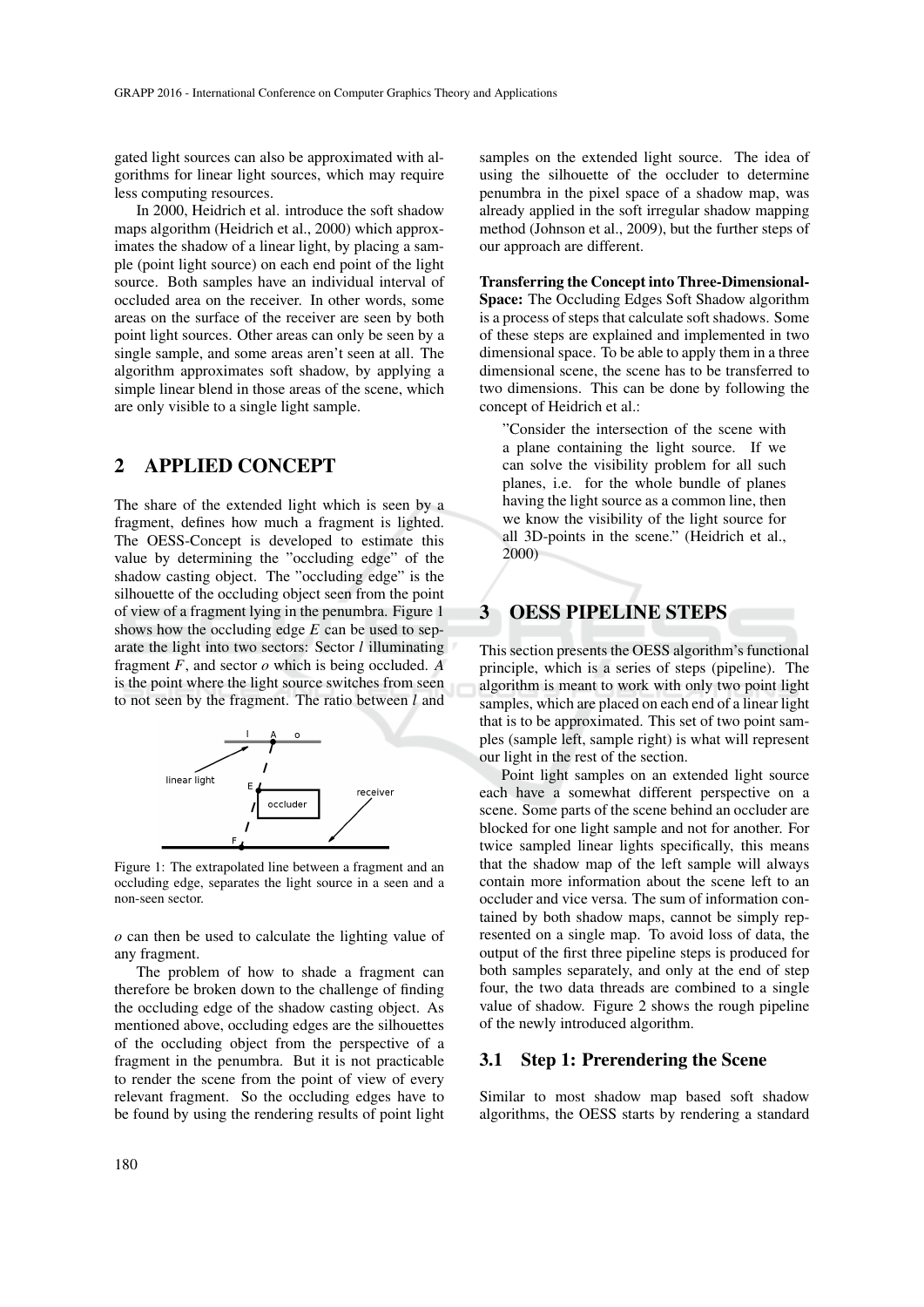

Figure 2: The rough pipeline of the OESS with the data required and produced in the individual steps.

shadow map from the point of view of each point light sample. Simultaneously, an extra layer of each shadow map, a so called "metadata map", is generated.

Metadata Map: In the actual rendering step of the shadow mapping algorithm, each fragment is assigned a pixel of the shadow map. Similarly, in the OESS the pixels of the shadow maps of the point light samples are mapped into each other's pixel spaces to find out which pixels contain information about the same part of the scene (corresponding pixels).

The meta data map holds additional information about each pixel of the shadow map, other than the depth. The coordinates of the corresponding pixels are one out of two components of the map. The other component is the fragment's tilt to the light sample.

### 3.2 Step 2: Determining the Occluding **Edges**

In this step of the pipeline, the occluding edges are computed within a "compute shader". We use this type of shader stage to prevent having to render the scene again. Not the scene itself, but the shadow and the meta data maps are used to determine the occluding edges.

From the perspective of a fragment, occluding edges are the silhouette edges of occluders. But as already mentioned, it is not feasible to render the scene from every fragment in the penumbra region, to determine the occluding edges in real-time. In the scope of this work no solution was found to determine the exact and physical correct occluding edges for every fragment in an acceptable time. With the intent to compute nearly realistic occluding edges by using the rendering results of the two light samples, the two following strategies were developed. The basic idea of the strategies is to find the starting point of a penumbra region, and to pretend that this point was the occluding edge for the whole penumbra.

Each of the strategies have specific issues, but the methods can be combined to utilize their advantages and to achieve a consistent detection of the occluding edges.

Strategy 1 - Tilt of Fragments: In the previous pipeline step, all fragments that resulted to pixels in the shadow map of the right light sample, are front facing the sample (assuming solid objects). Consequently, fragments which are seen by the left light sample and back face the right light sample, are not visible to the right side of the linear light source. They are lying in the penumbra. We can determine whether a fragment in Step 1 was back or front facing any light sample, by considering the tilt value of the corresponding pixel in the metadata map.

A pixel  $p_1$  in the left shadow map is defined as an occluding edge, if its origin fragment was front facing the right sample, but the origin fragment of the left neighboring pixel of  $p_1$  was back facing the right sample. The detection of the occluding edges on the right side of an occluder works analogously with the right shadow map.

Unfortunately, this strategy only works for occluding surfaces, that actually have a penumbra region right next to the occluding edge.

Strategy 2 - Location of Corresponding Pixels: Considering  $p_1$  as a pixel of the 1D-shadow map of one light sample,  $p_2$  as its neighbor with a bigger index, and  $c_1/c_2$  as their corresponding pixels in the shadow map of the other light sample, then  $c_2$  usually has a bigger index then  $c_1$ . If the index of  $c_2$  is smaller then the one of  $c_1$ ,  $p_1$  is lying in the penumbra. We can now use a third pixel  $p_3$ , the next neighbor of  $p_2$ and its corresponding pixel  $c3$ , to check if  $p_1$  is the first pixel of the penumbra.  $p_1$  is the first pixel in the penumbra, if  $c_1$  and  $c_3$  have a smaller index then  $c_2$ . And, if  $p_1$  is the first pixel of the penumbra region, then  $p_2$  is an occluding edge.

This strategy works for hard edges, but if the edge is rather soft, the corresponding pixel values in the area around the soft edge, differ only minimally. The position of the detected occluding edge is then highly influenced by numerical inaccuracies.

### 3.3 Step 3: Outreaching the Occluding Edge

Figure 3 shows the profile of a scene in the upper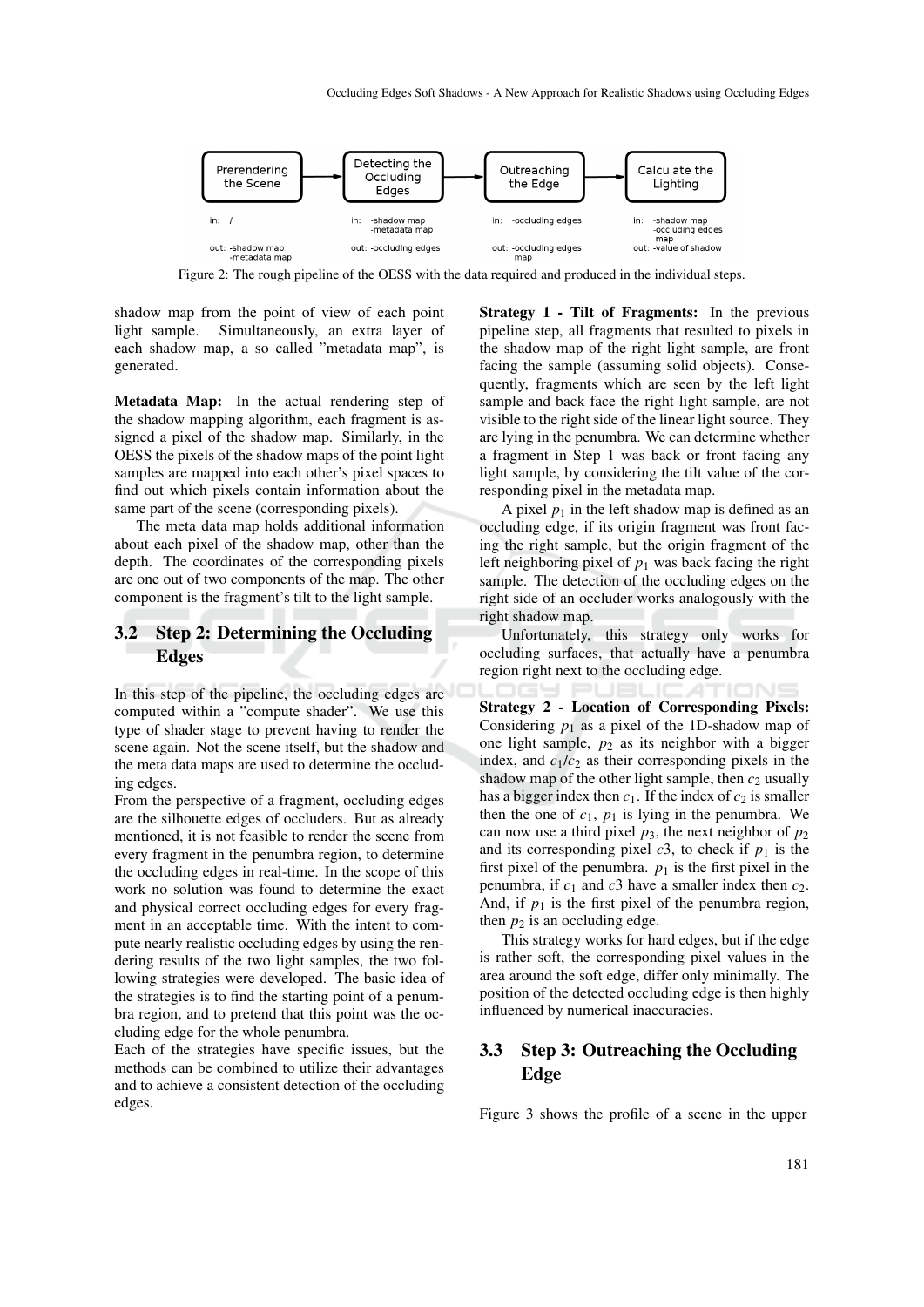half, and the shadow map rendered from the left light sample in the lower half. The dashed line that meets the right light sample and is tangential to the round occluder, shows which surfaces of the scene are visible to the right light sample. The point where this line meets the receiving plane, is the end of the actual penumbra region. The beginning of the penumbra region is at the point where the line touches the occluding object. The pixels of the illustrated shadow map that lie in between this interval (penumbra region) correspond to points in the scene, that are only visible to the left light sample. These pixels are marked in blue. When the rendering for the screen is performed, the blue pixels will be mapped to fragments in the penumbra regions, that need an occluding edge to calculate illumination.



Figure 3: Declaration of the penumbra region in the left shadow map.

With the help of a compute shader we already defined, whether pixels of the shadow map are occluding edges or not (see Step 2). Therefore a shader execution now knows if the pixel it treats matches to an occluding edge. In Step 3, information from the occluding edge handling shader executions is passed to the pixels in the penumbra region. I.e. in image 3 information, known within each red pixel has to be transported to the blue pixels directly towards their left. The data is stored in another layer of the shadow map which is called "occluding edge map". The map contains the coordinates of the occluding edge being relevant for a pixel.

#### 3.4 Step 4: Calculate the Lighting

So far we have rendered the scene from the perspective of the point light samples (shadow maps), determined nearly realistic occluding edges, and have written them into the occluding edges maps. In the fourth step of the pipeline, the two shadow maps and the two occluding edges maps are used to compute a single value of illumination for each fragment in the actual rendering. The illumination may be divided into several substeps.

Substep 4.1 - Assigning Umbra and Penumbra: Some pixels of the occluding edges map, hold data about an occluding edge. These are mapped to the corresponding parts of the scene, which are lying in the penumbra. In a first approach of assigning umbra and penumbra region, only fragments with the same depth as the respective pixel in a shadow map, were considered to lie in the penumbra. Fragments not visible to any light sample were automatically declared as part of the umbra.

The problem in doing so, is that the point we use as occluding edge is only an approximation to the real occluding edge of a particular fragment. A stark seam between umbra and penumbra regions was the result. By declaring all fragments with appropriate texture coordinates as part of the penumbra, this abrupt transition can be avoided.

The assignment of penumbra status without checking the visibility of a fragment however, also has a disadvantage. Some fragments that lie beyond a receiver, and should lie within absolute umbra, are handled like a part of the penumbra only because of their texture coordinates. This false classification will not be resolved within the realm of this paper.

Substep 4.2 - Direction to the Occluding Edge: The task of finding the direction of the occluding edge, is to compute the vector that points from a fragment *F* towards its occluding edge *E*. All vectors that are needed for the computation of this vector, are displayed in the upper half of figure 4.

*L* and *R* are the two point light samples. Point *P* is the 3D-point that corresponds to the pixel with the texture coordinates of fragment *F* in the left shadow map. The 3D-coordinates of *P* can be computed with the inverse projection matrix of the light source. The vector  $\vec{LE}$  is read out of the occluding edge map.  $\vec{LF}$ is generated with the model-view-matrix of the left light sample and the receiver-object. The lower half of the image shows the section of the left shadow map that contains the relevant pixels. The red colored pixels are those which are defined as occluding edge.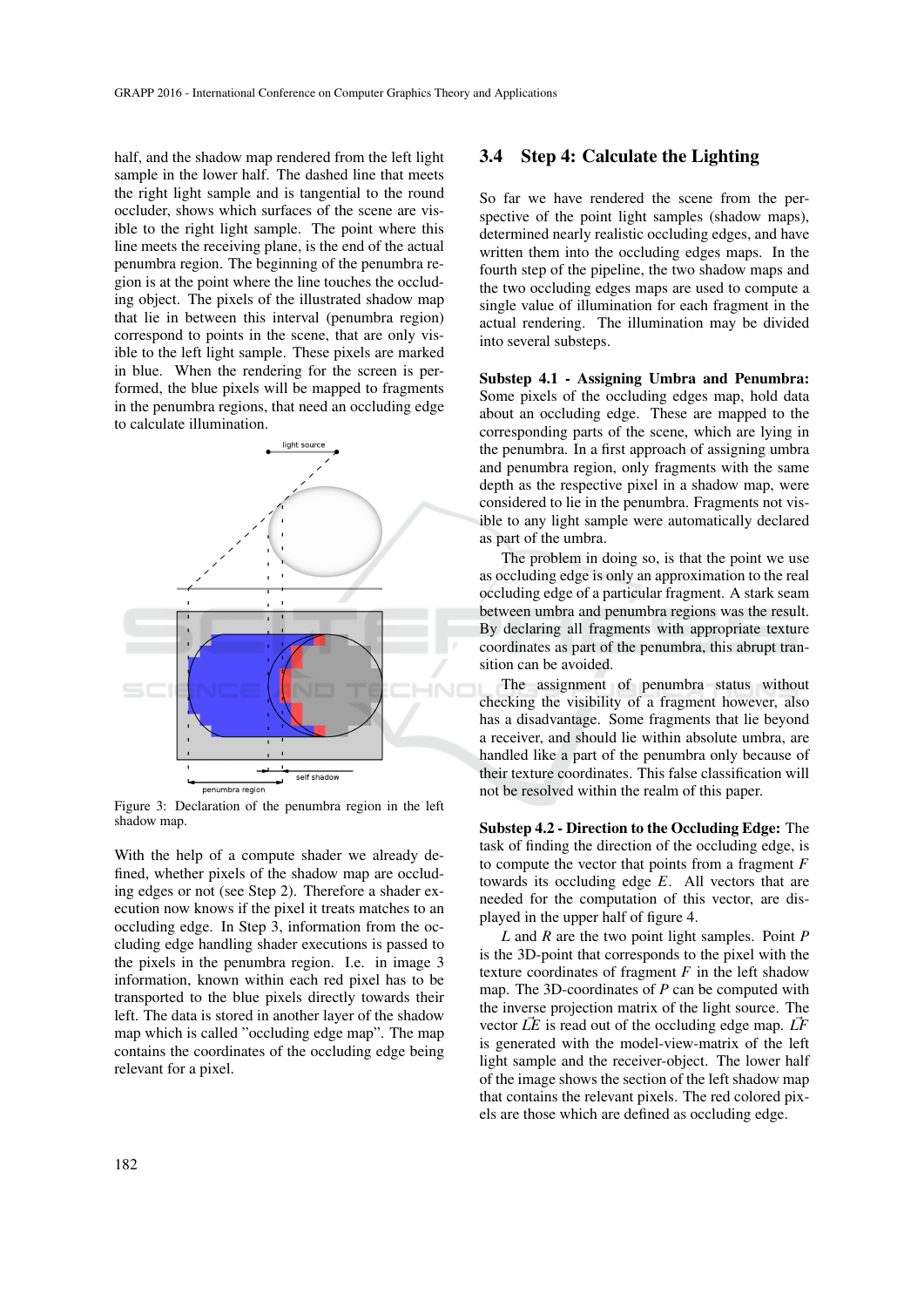

Figure 4: Determining the vector from a fragment *F* towards its occluding edge *E*.

To complete the illumination properly, it is necessary that the line defined by  $F$  and  $\vec{FE}$  intersects the linear light. This issue can be approached by using a fragment's texture coordinates to interpolate the positions of two occluding edges. A fragment's texture coordinates lie between the center of two pixel rows. These pixel rows have different occluding edges assigned. We can interpolate the position of these occluding edges linearly, so that in the occluding edges map, the interpolated edge has the same y-coordinate as the fragment. As the points share the same y-coordinate in the map, they are lying on the same plane, together with the light source.

The interpolation of the occluding edges as a useful side effect, also solves the following problem. If two fragments lie next to each other, but their texture coordinates correspond to different pixel rows, they are assigned two different occluding edges. If no interpolation was done the particular pixel rows would become visible as stripes with a recognizable difference in their gray scales (these stripes are prone to be visually perceived over-contrasty due to the Mach effect).

Substep 4.3 - Visibility of the Light Source: Figure 5 shows the triangle between the two point light samples *L* and *R* and a fragment *F* that is located in the penumbra region. Point *P* marks the end of the luminiferous part *i* of the light. When considering the entire size of the light as one, the size of *i* is equal to the perceptual share of the seen light.  $d$  is the fragment's distance to the left light sample. The formula for *i* is:

$$
i = \frac{\sin(\beta) \cdot \sin(\delta)}{\sin(\alpha) \cdot \sin(\pi - \delta - \gamma)}
$$
(1)



Figure 5: The luminiferous part of the light *i* and the magnitudes needed for its definition.

After the seen sector (*i*) of the light is determined, one must consider how strong this line segment of the linear light is influenced by the individual point light samples. I.e. a point on the linear light source which is seen by a fragment has to impact the illumination of the fragment. But the illumination model will only be computed for the two point light samples, so we have to interpolate the the results of those computations. The amount a single point on the light source is influenced by the individual samples is described in a linear function *f* in the OESS (see fig. 6). In the real world this function depends on the light emitting consistency of the light source. By adjusting *f* the shadow could be given more character. However, this feature was not considered in the OESS.



Figure 6: Illustration of the distribution of impact on the luminiferous line segment *i*.

Figure 6 visualizes how much influence on the seen light segment *i* is distributed on the left versus the righ light sample. Value *i* and point *P* refer to figure 5. We assume a fragment that lies in a penumbra region left to an occluder and sees the light source up to point *P*. The influence *X* of the right point light on *P*, is determined by applying function *f* on *P*. The left point light's influence on *P* is given by one minus *X*. The averaged influence-values for all points of the luminiferous line segment can be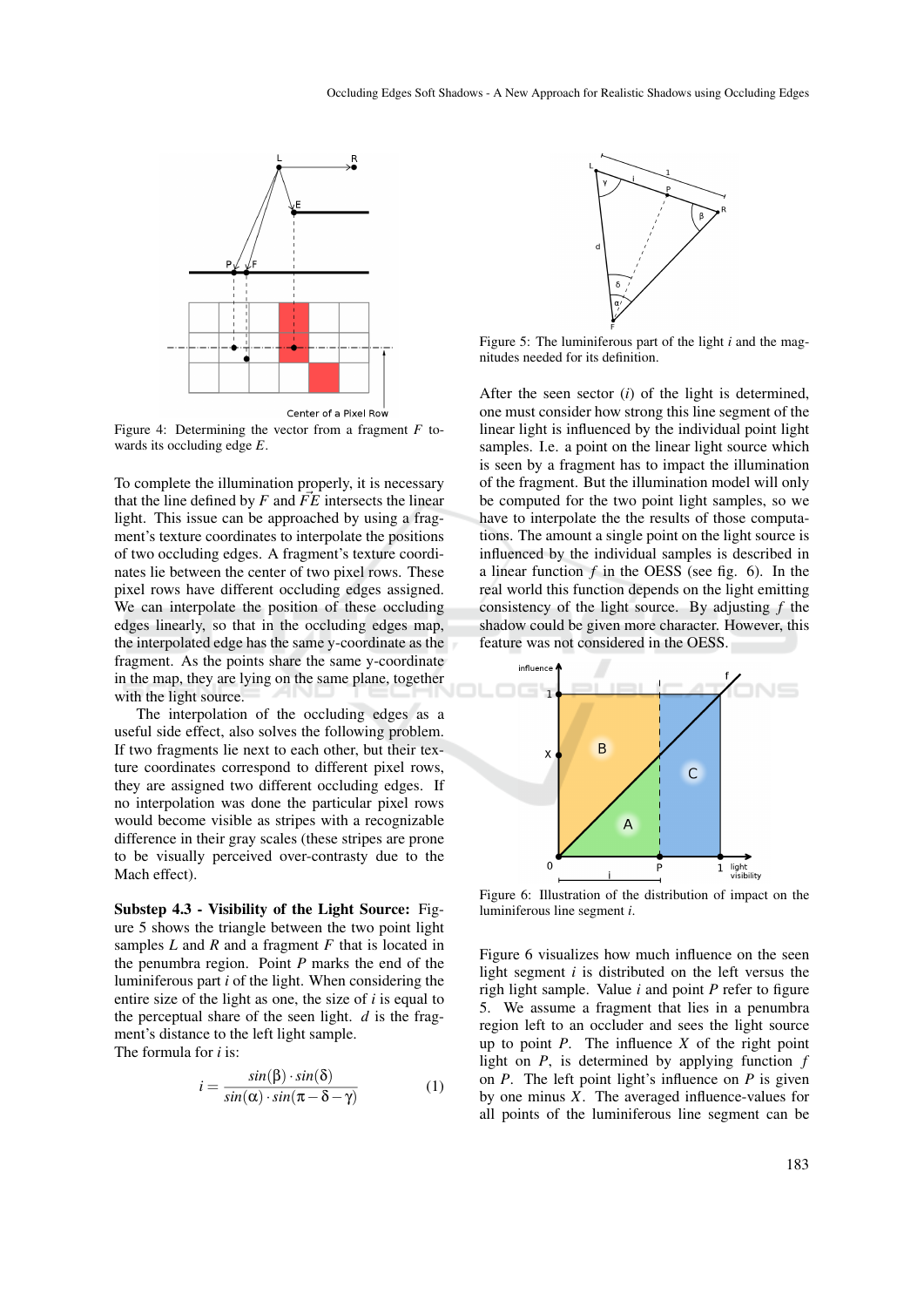determined from the size of areas *A* and *B*, where the size of *A* tells us how influential the right light sample is in the illumination of the fragment and *B* holds the influence-value of the left light sample. Area *C* illustrates the part of the light source that is occluded.

Substep 4.4: Illumination Calculation and Merging: Substep 4.3 is performed for the penumbra left of an occluder and right of an occluder separately. Yet there are fragments which lie both in the left and the right penumbra regions. Thus they get assigned two values of influence for each point light sample. In such a case, to perform the illumination of a fragment, the values of influence of a light sample have to be merged to a single value.

Finally, to illuminate a fragment, the illumination models are performed for each point light sample. The results are multiplied with the respective influence value and summed up to the ultimate lighting value of a fragment.

## 4 RESULTS AND OBSERVATIONS

Figures 7 and 8 show renderings where the OESS was used to attain soft shadows. In figure 7, the algorithm is tested on geometrical figures, each of which provide specific challenges. The scene presents shadowing results of small objects, objects with holes, round surfaces, to the receiver parallel and non parallel edges as well as stark and smooth edges. The shadows of the big sphere and the flat cuboid are overlapping.



Figure 7: Rendering result of the OESS #1.

The scene in figure 8 shows the illumination of more day to day objects. An aspect that becomes more obvious in this scene, is self shadowing of objects.



Figure 8: Rendering result of the OESS #2.

### 5 PERFORMANCE

To test the performance on the GPU side (where the major part of the OESS is processed), the OESS was deployed to a PC with a "Gigabyte HD 7950 WindForce" graphics card of AMD. The test was performed using the scene of figure 8. The following three different implementations: "Hard Shadows" (two regular point light sources); "OESS" (the complete algorithm); "Minus Bottleneck" (the OESS without Step 3, which appeared to have large effect on the runtime), were scope of the test. "Minus Bottleneck" runs the "Outreaching the Occluding Edges" step only in the first frame, to be able to test the performance of the rest of the algorithm separately. The graph in figure 9 compares the percental GPUload of the three implementations depending on the resolution of the shadow maps (and their layers).



Figure 9: Performance measured by the GPU load.

All tests were conducted at a stable framerate of 60 fps, except for the combination OESS  $/ 2000^2$  pixels, where the GPU automatically adjusted the rate limit to 30 fps (this explains the drop in the red curve). It may also be noticed that the GPU load in the series of measurements "Hard Shadow" and "Minus Bottleneck" are hardly affected by the maps' resolution and almost stay constant. By contrast, the processing expenditure over the entire OESS algorithm has a distinctive growth with increasing resolution. Apparently, the operation of writing the occluding edge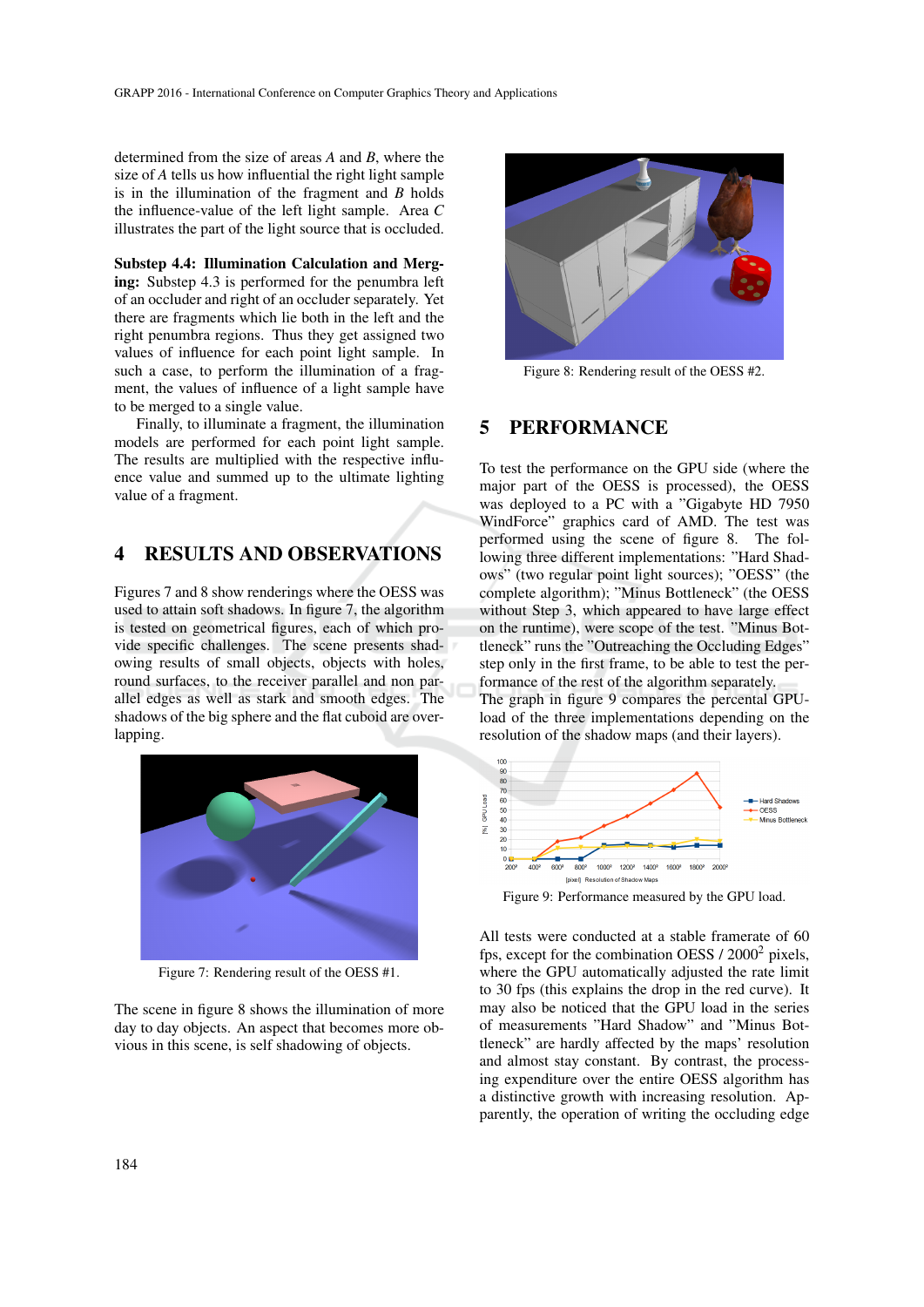information to the pixels which map to penumbra region, is the only process in the algorithm that keeps it from having a static load. This is due to the poor distribution of Step 3, where a small number of shader executions writes to a much bigger number of pixels.

## 6 ARTIFACTS

The following sections describe problems of the OESS that become visible in the rendered shadows. Section "Potential Future Improvements" then presents some options how these artifacts could be removed.

#### Object Alternation:

Figure 10 is a rendering output of the OESS. A sphere and a pillar cast shadows on a ground object. When looking at the edge of the sphere's shadow, where the shadow of the pillar becomes visible, we notice a hard and abrupt transition. This unwanted hard transition is the artifact called "Object Alternation".



Figure 10: Artifacts "Object Alternation" and "Spare Edge Interpolation".

To receive better understanding about why the artifact arises, figure 11 provides the sketch of three cross-sections of the scene. These cross-sections represent the 2D scenes spanned by the pixel rows of the shadow maps.



Figure 11: Reason of the "Object Alternation" artifact.

The red point in each 2D scene is the determined occluding edge. As the 2D scenes get close to end of the sphere, the circle (cross-section of the sphere)

declines. This is illustrated in the first two sections of the image. The third section is the 2D scene, where the circle finally disappears. Here the occluding edge is found on the square, which means that the position of the occluding edge strongly varies between the second and the third image sections. This abrupt leap of the occluding edge's position causes the artifact.

Spare Edge Interpolation: Another artifact can be found in figure 10. We notice stripes in the penumbra region that are best visible in the shadow of the pillar. To understand why these stripes appear, one has to recall the circumstance that the occluding edges are determined as pixels in the shadow maps (Step 2: Determining the Occluding Edge). After a pixel is determined to mach an occluding edge, a three-dimensional position is calculated out of the pixel's center and is used as the position of an occluding edge. The resulting 3D-points are somewhat a rasterized version of the silhouette of the occluding object. In the fourth step of the OESS pipeline, the occluding edges' positions are interpolated to obtain a smooth result. To trick the human eye, apparently the interpolation must be carried out between more than two positions.

Receiver Penetration: The assignment of penumbra status without checking the visibility of a fragment as described in Substep 4.1 "Assigning Umbra and Penumbra", presents us another problem. Some fragments that lie beyond a receiver, and should lie within absolute umbra, are handled like a part of the penumbra only because of their texture coordinates.

## 7 POTENTIAL FUTURE IMPROVEMENTS

Optimized Smoothing of Occluding Edges' Positions: In the algorithm introduced in this paper, the 3D-positions of the occluding edges are interpolated by simply mixing the coordinates of two neighboring occluding edges (see "Substep 4.2: Direction to the Occluding Edge"). This Method is not ideal and leads to the artifact described in section "Spare Edge Interpolation". To patch this problem, it is important to not only make the curve of the interpolated occluding edges' positions constant and differentiable (for instance with Bzier/Spline), but also to interpolate between more than two edges.

Detecting Edges in the Penumbra: By detecting additional edges located in the penumbra, a better method of assigning the penumbra (see "Assigning